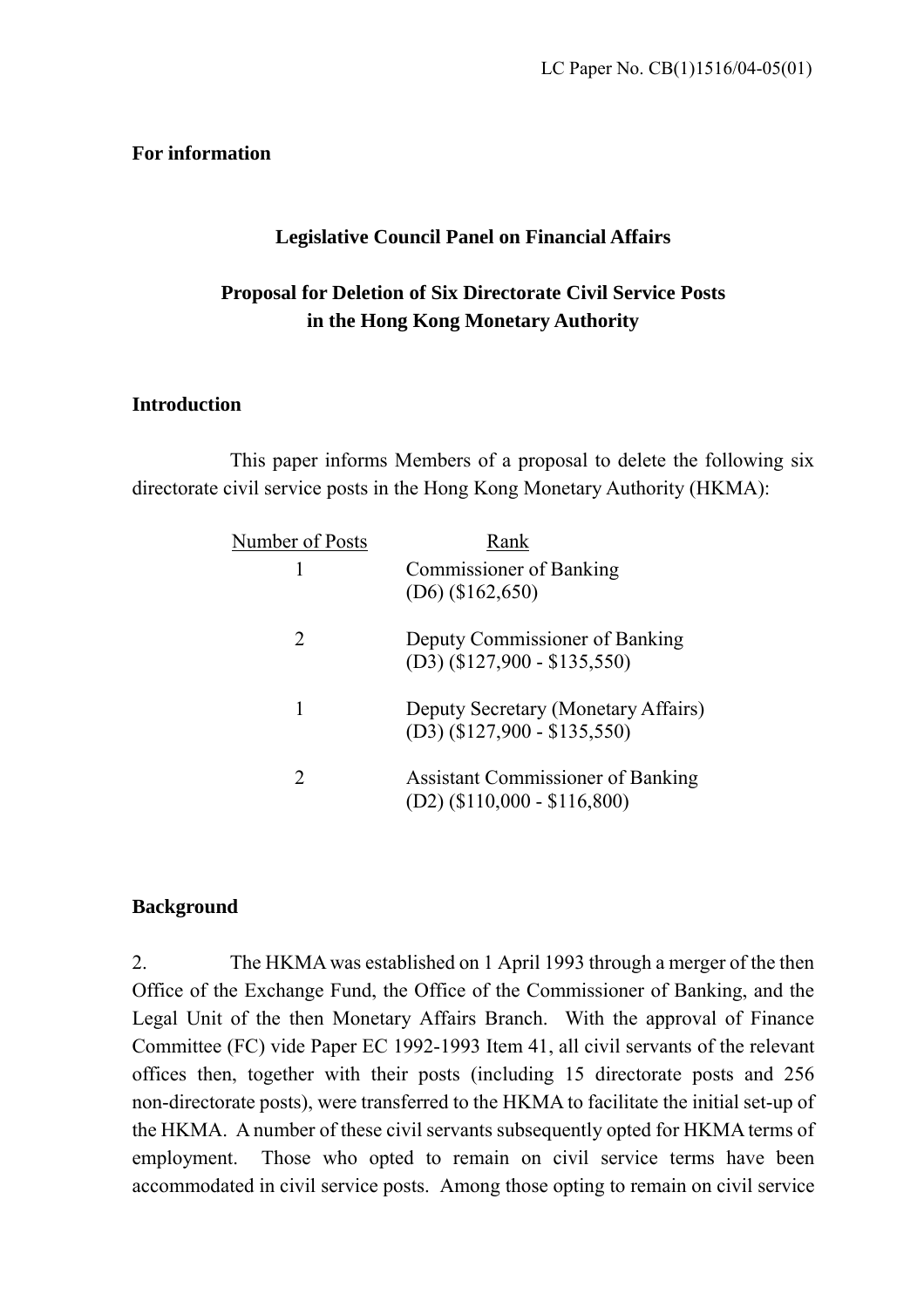terms, 115 were members of the Bank Examiner grade (BEs). These BEs had also been assured of equal promotion opportunities, i.e. the Administration would be prepared to accommodate them in civil service posts at the higher ranks if they were selected by the HKMA for promotion.

3. Accordingly, while the majority of the posts would be deleted upon the incumbents' transfer to the HKMA terms/leaving the HKMA, some of the civil service posts vacated have been retained to ensure that capable BEs who had opted to remain on civil service terms have posts for promotion. The vacant civil service posts so retained will only be filled when necessary and fully justified on operational grounds. Also, as and when the civil service post is filled for promotion purpose, the consequential vacant civil service post at the lower rank will be frozen or deleted depending on whether it has to be retained for the purpose of providing promotion opportunities. Furthermore, only one post, either on the civil service or the HKMA's establishment, will be filled for the same operational job.

4. As of today, there are 15 vacant civil service posts in the HKMA, of which 8 are at the directorate level. The position of directorate civil service posts in the HKMA as at 1 April 2005 is at Annex 1.

**Latest Development** 

Annex 1

5. With the gradual reduction in the number of civil servants in the HKMA over the years (Annex 2), the HKMA considers that there is scope for deleting some civil service directorate posts without significantly affecting the promotion prospects of 39 civil servants on BE grade still serving in the Authority. Taking into account the declining number of BEs in the HKMA (Annex 3), the HKMA believes that the retention of two directorate posts at Assistant Commissioner of Banking (D2) level should be sufficient for addressing the aspiration of these staff for advancement before their retirement. Accordingly, the HKMA proposes to delete six directorate posts as set out in paragraph 1, out of the eight directorate posts retained. These are vacant posts and their functional duties have already been taken up by staff under the HKMA's establishment. The BEs have been consulted of the proposal and raised no objection. Annex 2 Annex 3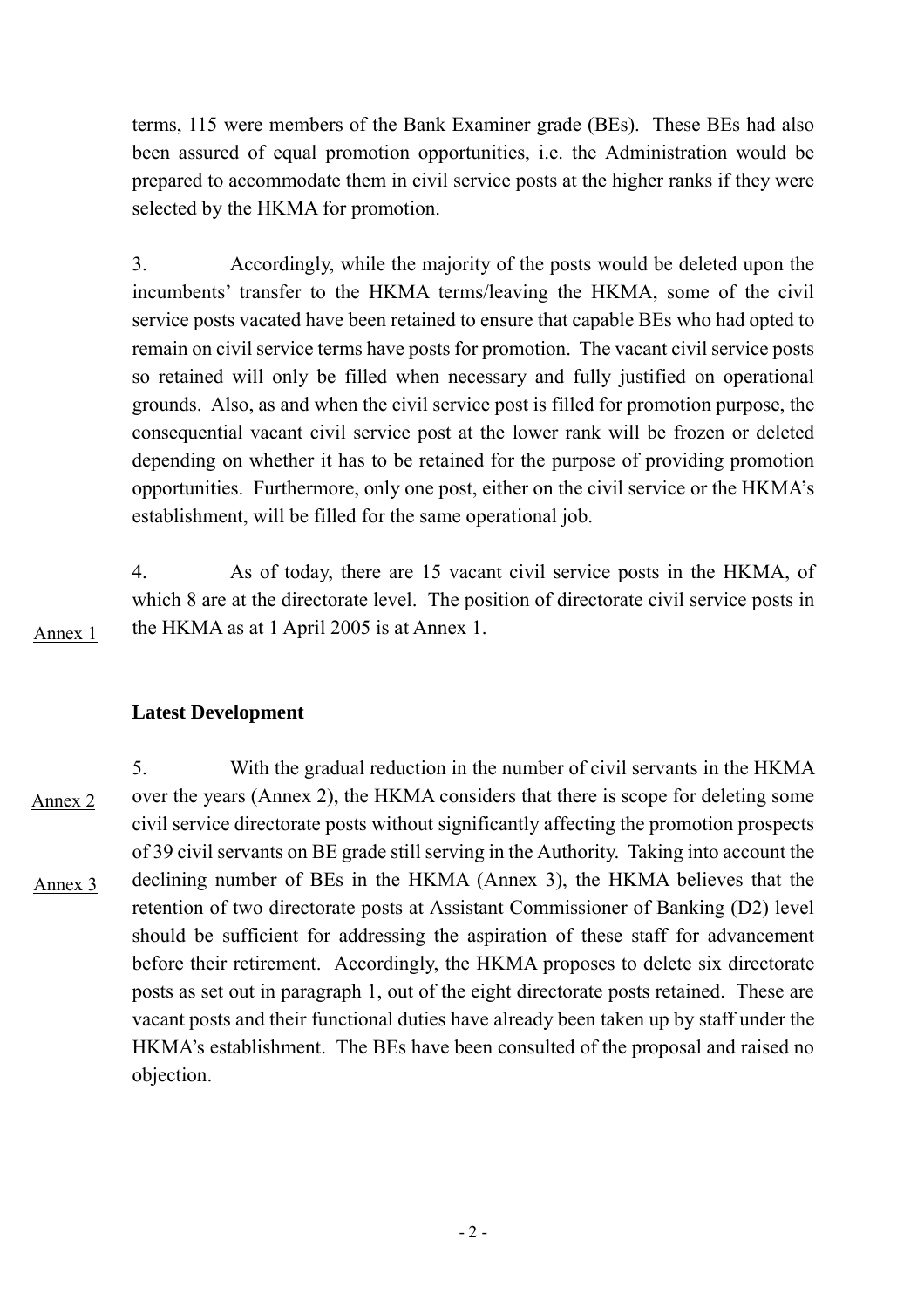### **Financial Implications**

6. As the posts to be deleted have already been left vacant, the proposal will carry no financial implications. In any case, there are no financial implications for General Revenue as full staff costs, including on-costs, of civil servants in the HKMA are recoverable from the HKMA.

### **Authority for Deletion of Directorate Civil Service Posts in HKMA**

7. The creation and deletion of directorate civil service posts in the HKMA are subject to the normal civil service procedures, involving the Establishment Subcommittee (ESC) and the FC. Subject to Members' views, if any, the current proposal will be submitted to the ESC for consideration.

Hong Kong Monetary Authority Financial Services and the Treasury Bureau May 2005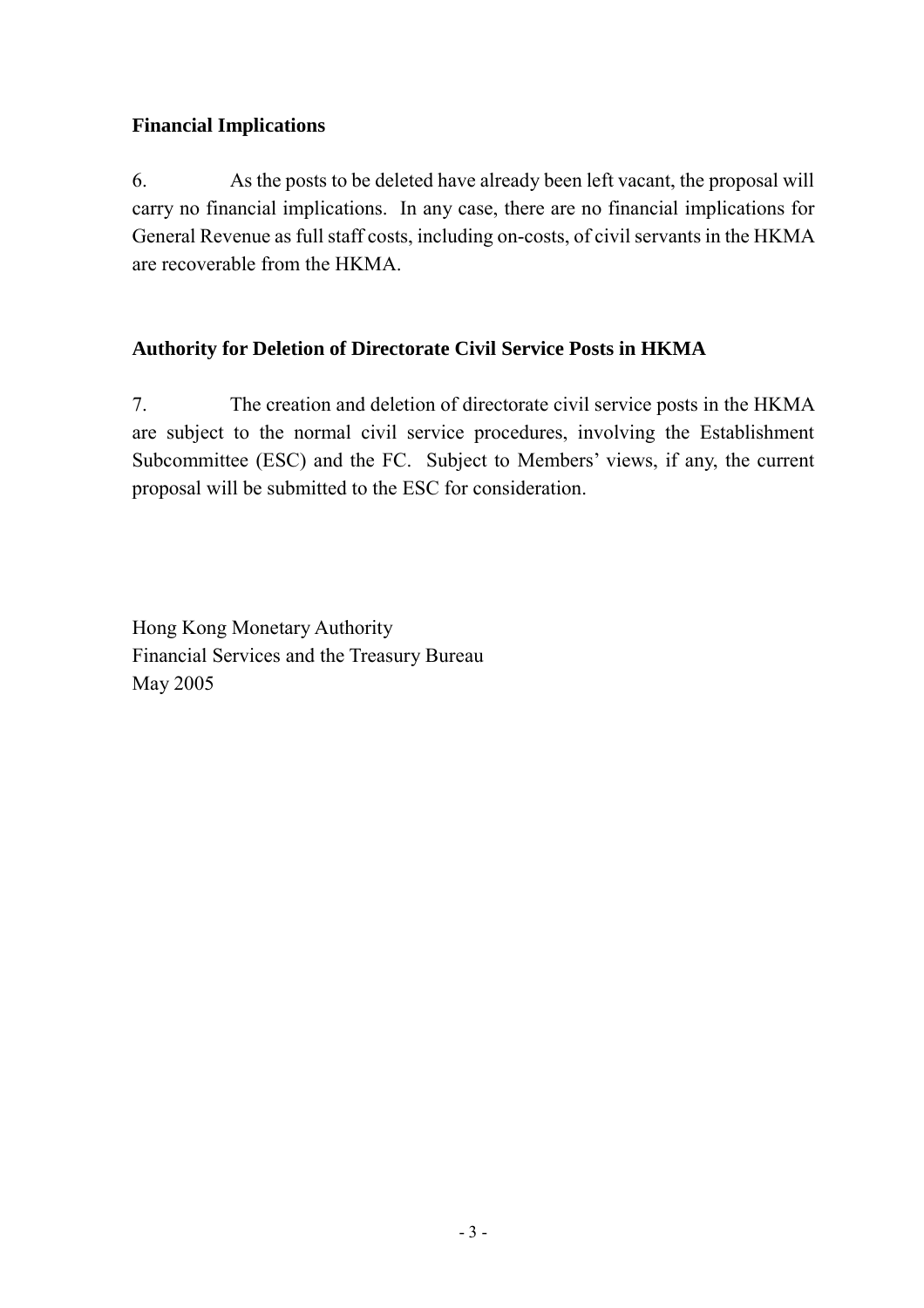#### **Annex 1**

## **Hong Kong Monetary Authority Directorate Civil Service Establishment and Strength (Position as at 1 April 2005)**

| Rank                                     |                   | Establishment | Strength  | Vacancy | No. of Post<br>proposed for<br>deletion |
|------------------------------------------|-------------------|---------------|-----------|---------|-----------------------------------------|
| <b>Commissioner of Banking</b>           | (D <sub>6</sub> ) |               | 0         |         |                                         |
| Deputy Commissioner of Banking           | (D3)              |               | 0         |         | 2                                       |
| Deputy Secretary (Monetary Affairs)      | (D3)              |               | $\pmb{0}$ |         |                                         |
| <b>Assistant Commissioner of Banking</b> | (D2)              | 4             | 0         | 4       |                                         |
|                                          |                   |               |           |         |                                         |
|                                          | <b>Total</b>      | 8             |           | O       | o                                       |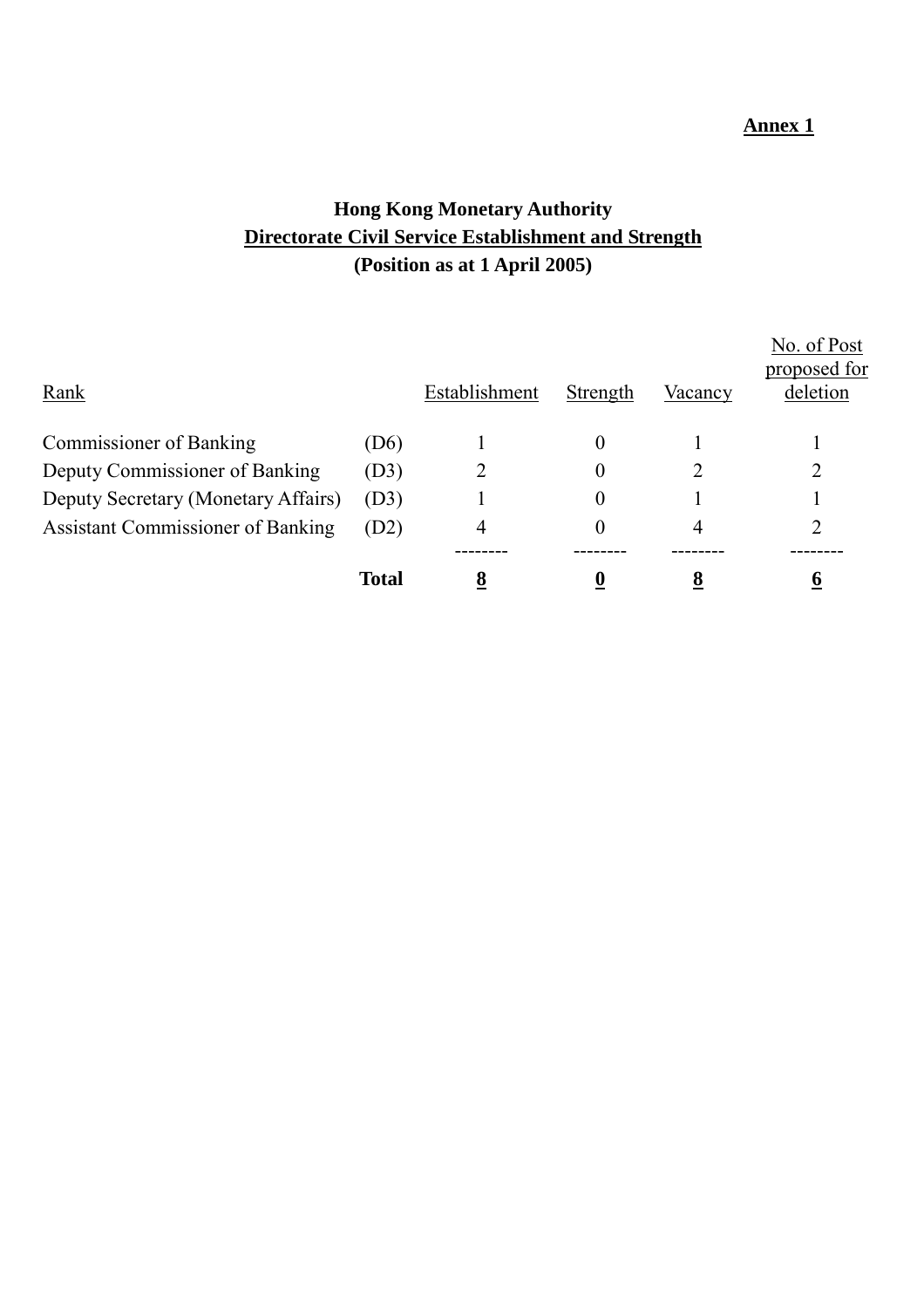### **Changes in the civil service establishment in the HKMA Between 2002 and 2005**

| Rank<br>(Note) | Number of Posts                  |                       |                       |                       |  |  |
|----------------|----------------------------------|-----------------------|-----------------------|-----------------------|--|--|
|                | Existing<br>(as at 1 April 2005) | As at<br>1 April 2004 | As at<br>1 April 2003 | As at<br>1 April 2002 |  |  |
| A              |                                  |                       |                       |                       |  |  |
| B              | 37                               | 48                    | 58                    | 58                    |  |  |
|                | 12                               |                       | 18                    | 24                    |  |  |
| <b>Total</b>   | 57                               | 73                    | 84                    | 90                    |  |  |

Note:

- A ranks in the directorate pay scale or equivalent
- B non-directorate ranks the maximum pay point of which is above MPS Point 33 or equivalent
- C non-directorate ranks the maximum pay point of which is at or below MPS Point 33 or equivalent